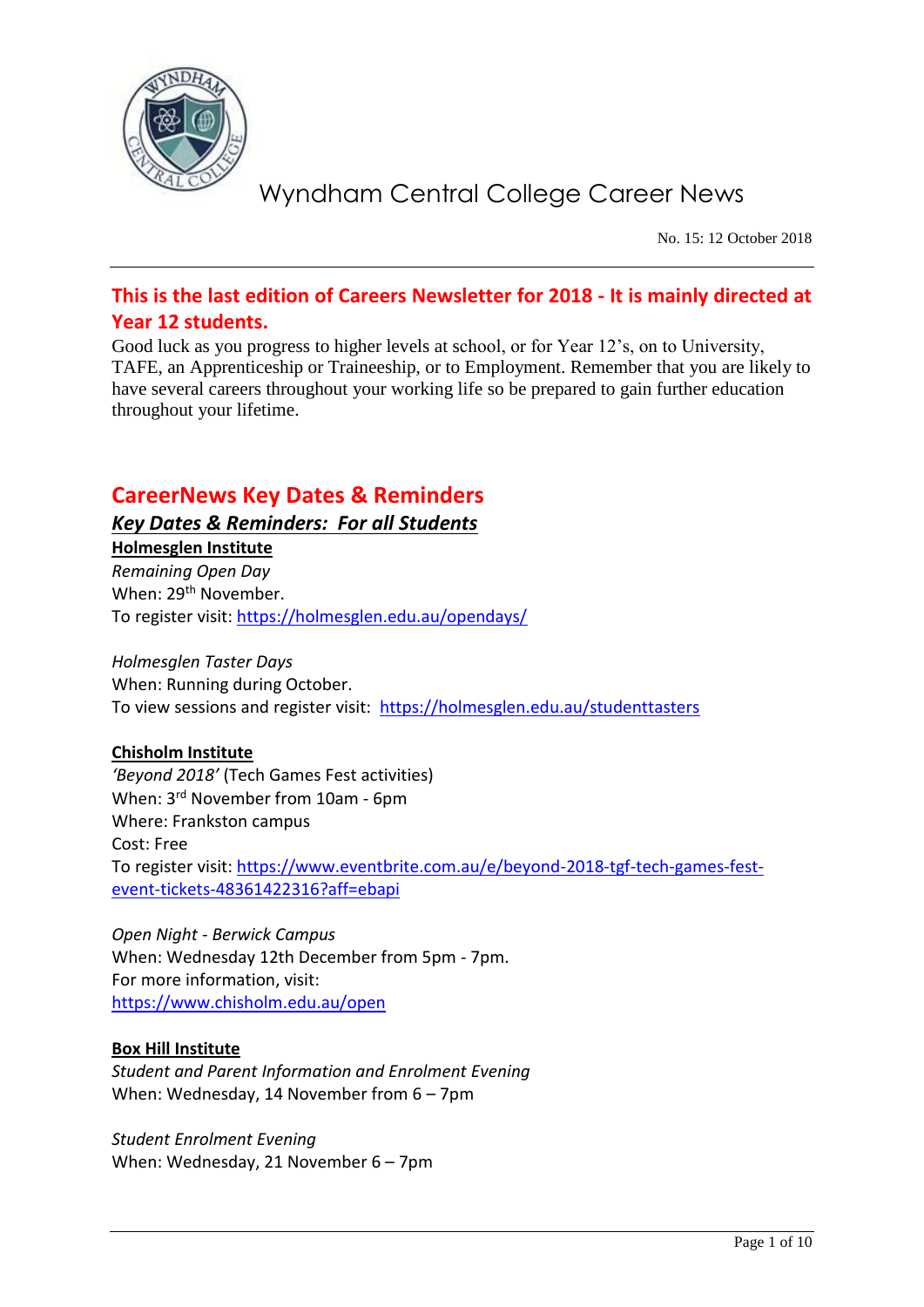

No. 15: 12 October 2018

<https://www.eventbrite.com.au/e/school-based-hospitality-2019-information-enrolment>

**William Angliss** *VCAL Information Night* When: Thursday 25 October at 5:15PM

*Free TAFE Information Night* When: Thursday 18th October at 5pm. For more information: [www.angliss.edu.au](http://www.angliss.edu.au/)

#### **VFA Learning**

*Open Day* Saturday October 13th Courses in; Sport & Fitness, Early Childhood and Massage Therapy. Campuses at Geelong, Melbourne and Narrre Warren. You can register at:<https://vfalearning.vic.edu.au/OPENDAY/>

#### **SAE Qantm Creative Media Institute**

*Information Night* When: Thurs  $13<sup>th</sup>$  December, 6pm – 8pm. Where: Melbourne Campus – 235 Normanby Road South Melbourne. Price: Free.

*Study for a Day*  When: Sat  $20^{th}$  October, 9am – 4pm. Where: Melbourne Campus – 235 Normanby Road South Melbourne. Cost: \$25 per person. Please register: <https://sae.edu.au/news-and-events/events/?campus=8&course=all-courses>

### *Key VTAC Dates: For all VCE Students*

- $*$  Late applications  $-$  are currently open
- \* Late applications close Friday 2nd November
- \* SEAS and Scholarship applications –
- **Closed Friday 12th Oct at 5pm.**
- \* Change of preference  $-31<sup>st</sup>$  October at 5pm.

#### *Key Dates for Education Students:*

Upcoming CASper Test Dates: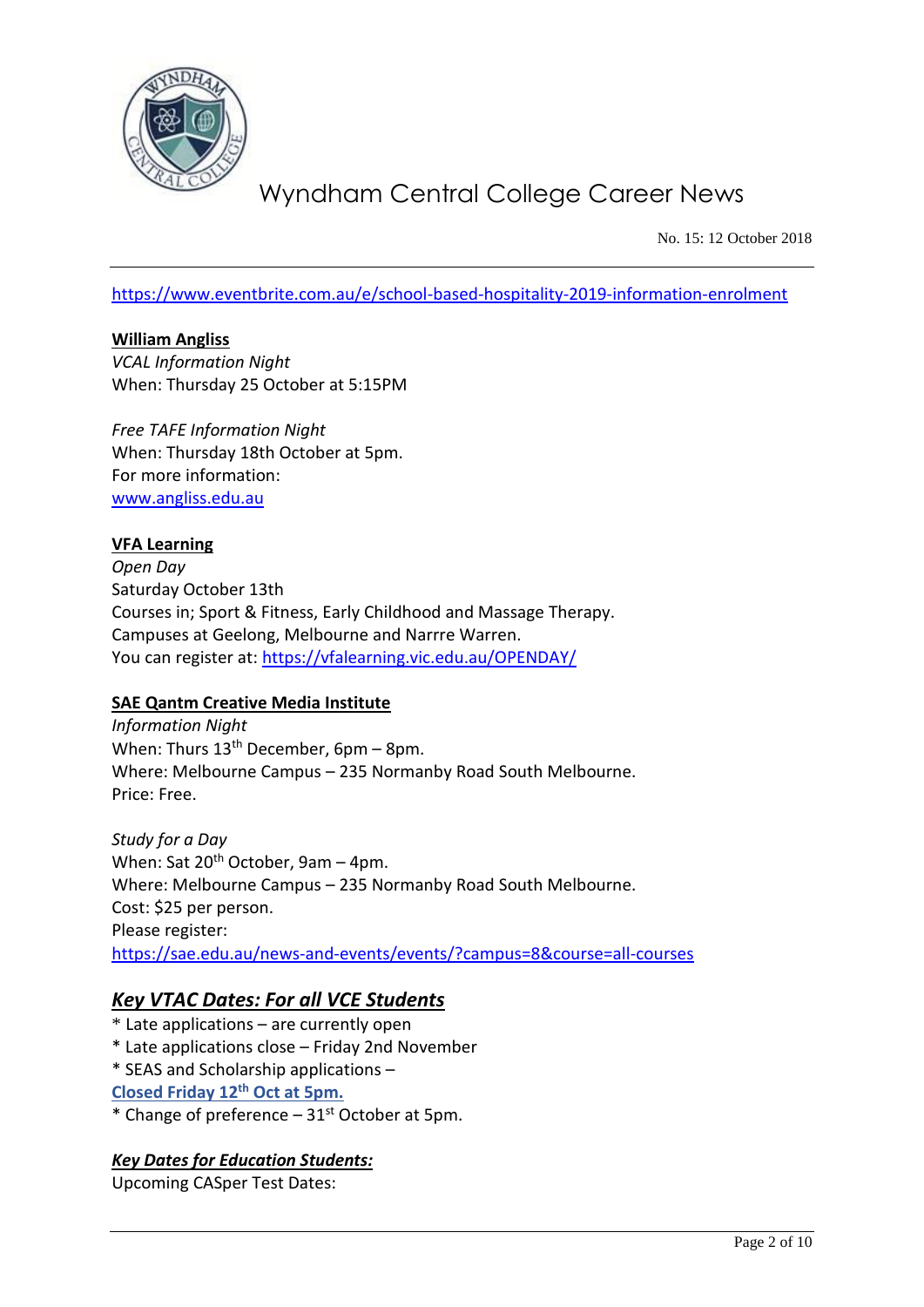

No. 15: 12 October 2018

14<sup>th</sup> October at 1pm. 29th November at 6pm. 9<sup>th</sup> December at 1pm.

### **CHANGE OF PREFERENCE INFRMATION SESSIONS 2018**

| <b>INSTITUTION</b>                               | <b>INFORMATION SESSION</b>            | <b>DATE</b>     | <b>TIME</b>        |
|--------------------------------------------------|---------------------------------------|-----------------|--------------------|
| <b>Australian Catholic</b>                       | Know Your Options Information Day     | Dec 17 (Mon)    | $12.00pm$ -        |
| <b>University</b><br>Phone: 1300 275 228         | (Fitzroy)                             | Dec 17 (Mon)    | 2.30 <sub>pm</sub> |
| www.acu.edu.au                                   | Know Your Options Information Day     |                 | $4.00pm$ -         |
|                                                  | (Ballarat)                            |                 | 6.00 <sub>pm</sub> |
|                                                  | https://www.acu.edu.au/connect_with_a |                 |                    |
|                                                  | cu/events/know_your_options_informat  |                 |                    |
|                                                  | ion_sessions                          |                 |                    |
| <b>Australian College of</b>                     | <b>Information Evening</b>            | Dec 6 (Thurs)   | 6.00 <sub>pm</sub> |
| <b>Applied Psychology</b><br>Phone: 1800 061 199 |                                       |                 |                    |
| www.acap.edu.au                                  |                                       |                 |                    |
| <b>Box Hill Institute</b>                        | Information Night (Box Hill Campus -  | Oct 25 (Thurs)  | $5.00$ pm $-$      |
| Phone: 1300 519 694<br>www.boxhill.edu.au        | Elgar Road)                           | Nov 13 (Tues)   | 7.00pm             |
|                                                  | <b>Free TAFE Information Session</b>  |                 | $4.00 \text{pm} -$ |
|                                                  | (Lilydale Campus)                     |                 | 7.00pm             |
| <b>Chisholm Institute</b><br>Phone: 1300 244 746 | Information Evenings at all campuses- | See dates below | See times          |
| www.chisholm.edu.au                              | Berwick, Cranbourne, Frankston,       | on page 4       | below on           |
|                                                  | Dandenong                             |                 | page 4             |
| <b>CQU</b> (Melbourne)                           | Change of Preference Information      | Dec $14$ (Fri)  | 9.00am             |
| Phone: 13 2786                                   | Session                               |                 |                    |
| www.cqu.edu.au                                   | www.cqu.edu.au/calendar               |                 |                    |
| <b>Deakin University</b><br>Phone: 1800 693 888  | Luke Ridgwell 9246 8076               | Dec $14 - 19$   | $9.00am -$         |
| www.deakin.edu.au/choose                         | Email: myfuture@deakin.edu.au         |                 | 6.00 <sub>pm</sub> |
|                                                  | <b>Information Sessions:</b>          |                 |                    |
|                                                  | Melbourne Campus at Burwood           | Dec $16$ (Sun)  |                    |
|                                                  | Geelong Waurn Ponds Campus            | Dec 17 (Mon)    | 11.00am -          |
|                                                  | <b>Geelong Waterfront Campus</b>      | Dec 17 (Mon)    | 2.00 <sub>pm</sub> |
|                                                  | Warnambool Campus                     | Dec 18 (Tue)    | 11.00am -          |
|                                                  |                                       |                 | 1.00 <sub>pm</sub> |
|                                                  |                                       |                 | $5.00$ pm -        |
|                                                  |                                       |                 | 7.00 <sub>pm</sub> |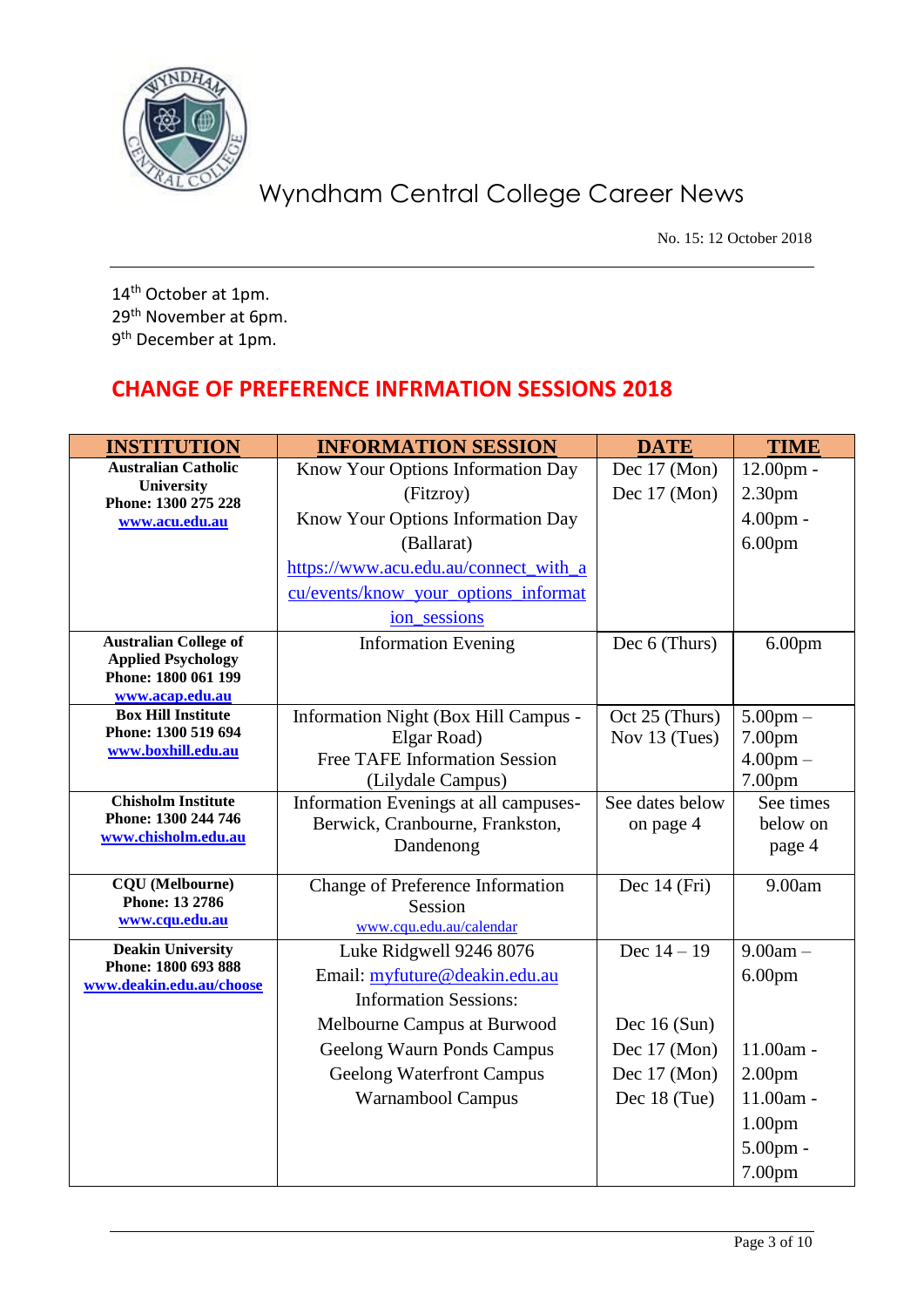

No. 15: 12 October 2018

|                                              |                                                        |                | 11.00am -          |
|----------------------------------------------|--------------------------------------------------------|----------------|--------------------|
|                                              |                                                        |                | 1.00 <sub>pm</sub> |
| <b>Deakin College</b>                        | <b>Online Live Chat Sessions</b>                       | Dec $14 - 19$  | $9.00am -$         |
| Phone: 9244 5600                             | www.deakin.edu.au/choose                               |                | 6.00 <sub>pm</sub> |
| www.deakincollege.edu.au                     | <b>Carol Glover 9244 5125</b>                          |                |                    |
|                                              | Melbourne Campus at Burwood                            | Dec $16$ (Sun) |                    |
|                                              | Geelong Waurn Ponds Campus                             | Dec 17 (Mon)   | 11.00am -          |
|                                              | <b>Geelong Waterfront Campus</b>                       | Dec 17 (Mon)   | 2.00 <sub>pm</sub> |
|                                              | Warnambool Campus                                      | Dec 18 (Tue)   | 11.00am -          |
|                                              |                                                        |                |                    |
|                                              |                                                        |                | 1.00 <sub>pm</sub> |
|                                              |                                                        |                | $5.00pm$ -         |
|                                              |                                                        |                | 7.00pm             |
|                                              |                                                        |                | 11.00am -          |
|                                              |                                                        |                | 1.00 <sub>pm</sub> |
| <b>Federation University</b>                 | Tina Bradshaw (5122 6212)                              |                |                    |
| Phone: 1800 333 864<br>www.federation.edu.au | Email: info@federation.edu.au                          |                |                    |
|                                              | <b>Information Day</b>                                 | <b>TBA</b>     | <b>TBA</b>         |
|                                              | (Mt Helen, Gippsland and Berwick                       |                |                    |
|                                              | Campus)                                                |                |                    |
| <b>Holmesglen Institute</b>                  | Open Day                                               | Nov 29 (Thurs) | Selected           |
| Phone: 1300 639 888                          |                                                        |                |                    |
|                                              | Alexander Campbell 9564 2608                           |                | times              |
|                                              | For more details, refer to:                            |                | (register          |
|                                              | www.holmesglen.edu.au/Students/Open-Days/              |                | online)            |
|                                              |                                                        |                |                    |
| La Trobe University<br>Phone: 1300 135 045   | <b>Change of Preference Day</b>                        | Dec $15$ (Sat) | N <sub>o</sub>     |
|                                              | For extended phone and online support visit:           |                | appointment        |
|                                              | https://latrobe.custhelp.com/app/chat/chat_launc       |                | registration       |
|                                              | h?utm_source=marketo&utm_medium=email&<br>utm_campaign |                | necessary          |
|                                              |                                                        |                | see website        |
|                                              |                                                        |                | for details.       |
|                                              |                                                        |                |                    |
|                                              |                                                        |                |                    |
| <b>Melbourne Polytechnic</b>                 | One to One Phone Enquiries                             |                |                    |
| Phone: 9269 8400                             | Between $14 - 19$ Dec                                  |                |                    |
| www.melbournepolytechnic.<br>edu.au          |                                                        |                |                    |
|                                              |                                                        |                |                    |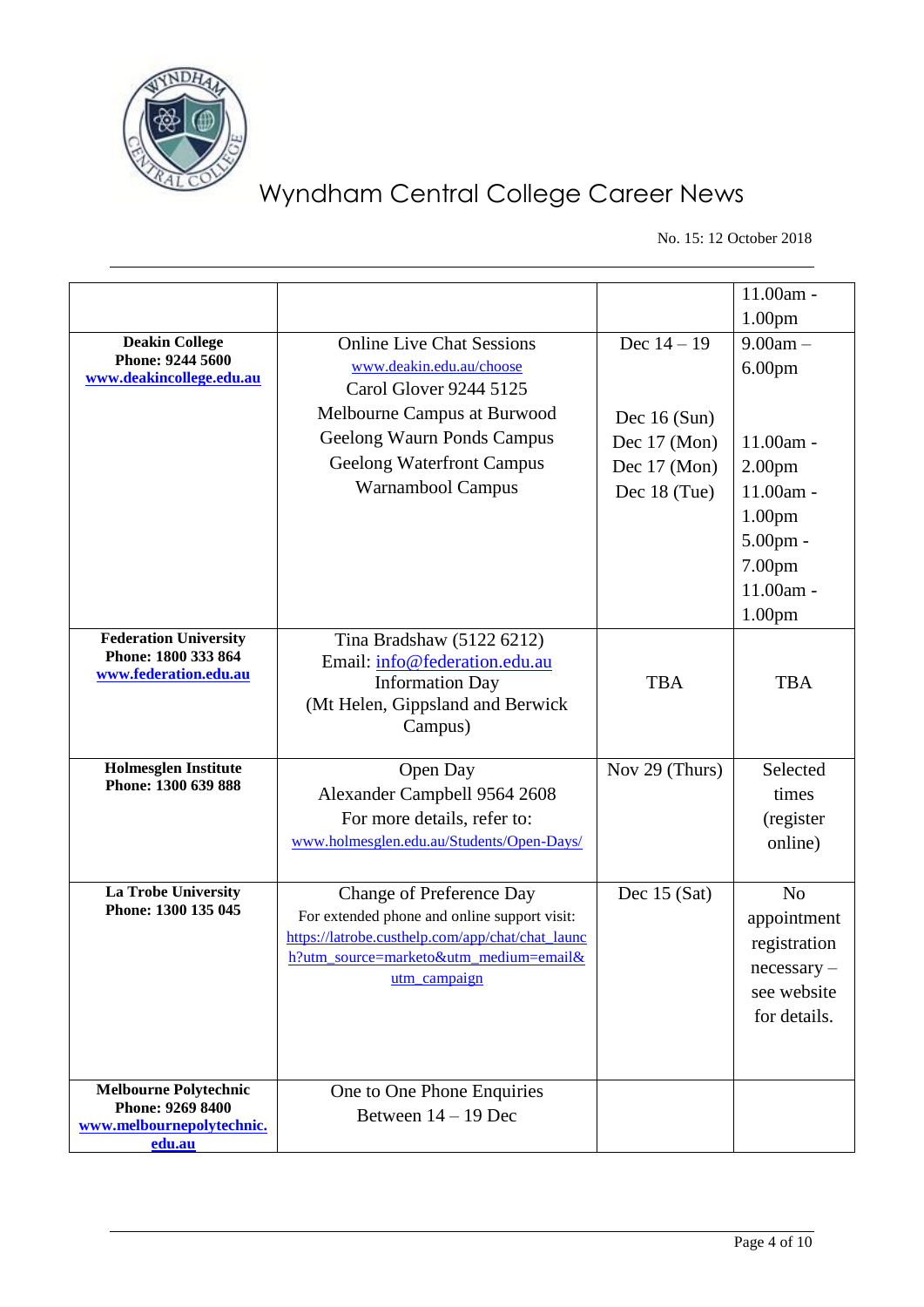

No. 15: 12 October 2018

| <b>Monash University</b><br>Phone: 1800 666 274<br>www.monash.edu/change-of-<br>preference    | Lauren Strathie 9903 4762<br>Monash Change Day Expo<br>Caulfield Campus; Building H                                                                      | 17 Dec (Mon)                       | 3.00-7.00pm                        |
|-----------------------------------------------------------------------------------------------|----------------------------------------------------------------------------------------------------------------------------------------------------------|------------------------------------|------------------------------------|
| <b>RMIT University</b><br>Phone: (03) 9925 2260<br>www.inspired.rmit.edu.au                   | Change of Preference Expo<br><b>RMIT City Campus</b><br>Register:<br>https://www.rmit.edu.au/change-of-<br>preference<br>Or phone: Between $14 - 19$ Dec | 17 Dec (Mon)                       | 2.00-5.00pm                        |
| <b>Swinburne University</b><br>Phone: 1300 275 794<br>www.swinburne.edu.au                    | COP Expo & Info Session (Hawthorn)                                                                                                                       | <b>TBA</b><br>Available mid<br>Dec | <b>TBA</b><br>Available<br>mid Dec |
| <b>University of Melbourne</b><br>Phone: 13 63 52<br>www.unimelb.edu.au                       | One to One Phone Enquiries<br>Between $14 - 19$ Dec                                                                                                      |                                    |                                    |
| <b>Victoria University</b><br>Phone: 1300 842 864<br>www.vu.edu.au                            | One to One Phone Enquiries<br>Between $14 - 19$ Dec                                                                                                      |                                    |                                    |
| <b>William Angliss Institute</b><br>Phone: 1300 264 547<br>www.angliss.edu.au                 | One to One Phone Enquiries<br>Between $14 - 19$ Dec                                                                                                      |                                    |                                    |
| <b>VTAC</b><br>www.vtac.edu.au                                                                | VCE results and ATAR released                                                                                                                            | Dec $14$ (Fri)                     | 7am                                |
| Please note: The information displayed in this table was available at the time of publishing. |                                                                                                                                                          |                                    |                                    |

### **News & Updates**

### **UCAT Replacing UMAT for Medicine Students**

**Important Update:** Students interested in studying Medicine, Dentistry and some other Clinical Science courses at a member university of the UMAT Consortium, will now need to sit the UCAT (University Clinical Aptitude Test) as part of their admissions process instead of the UMAT (Undergraduate Medical and Health Sciences Admission Test).

UCAT has now replaced UMAT for 2019 applications university entry in 2020.

However, for those students who have already sat the UMAT in July this year,

nothing has changed regarding your application for the 2019 medical entry courses. To read more on the test visit:

<https://www.nie.edu.au/about-ucat/what-is-ucat>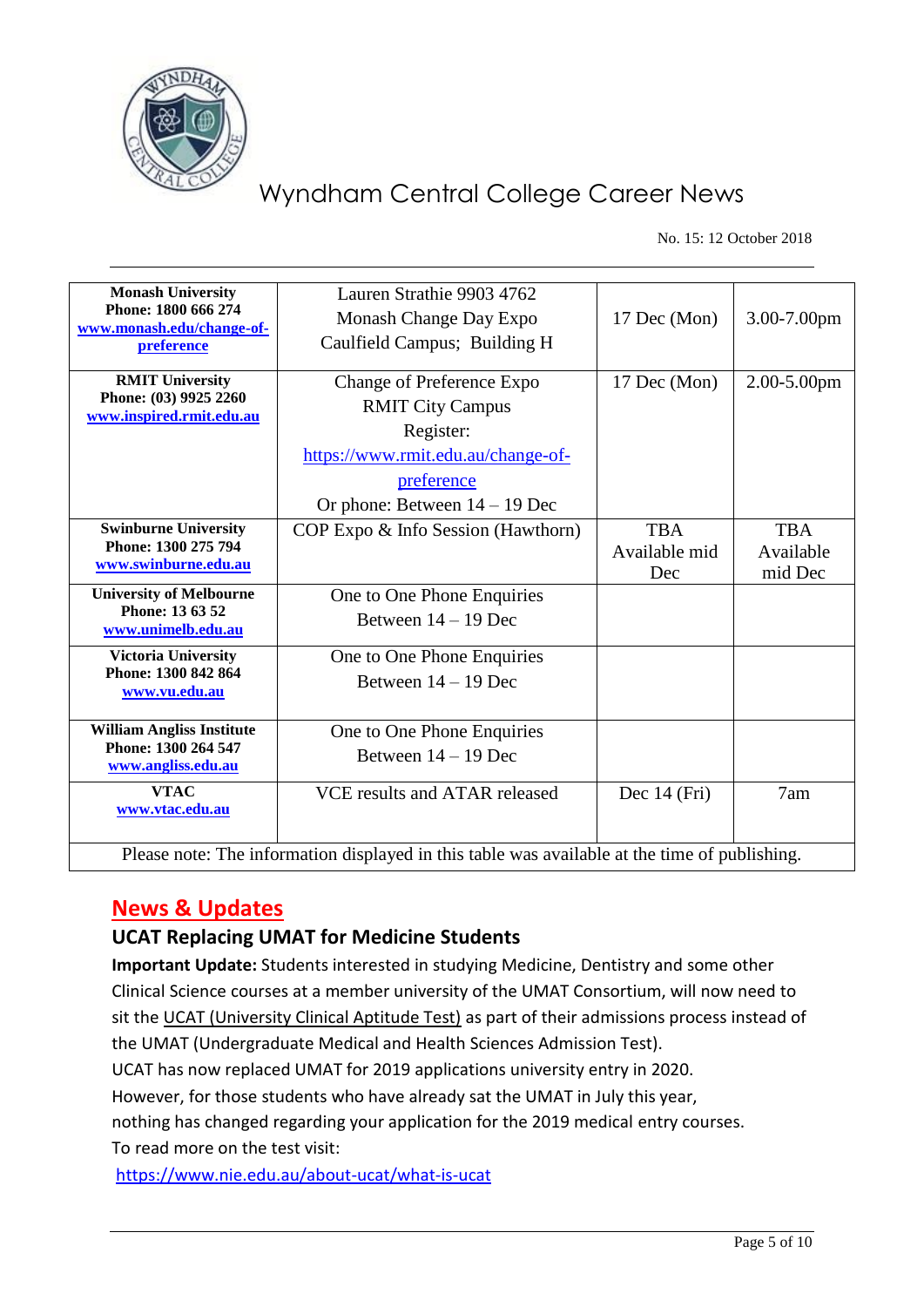

No. 15: 12 October 2018

### **Become a 'Vet for a Day'**

You can work at the RSPCA for a day and discover just what's involved behind the scenes when working in animal welfare.

You can gain some insight into a day in the life of an animal attendant, vet, vet nurse or an inspector. You can participate in 'Vet for a Day' in January.

The workshop is being held in January at the RSPCA Education Centre in Burwood East from 9.30am until 3.00pm and the cost per workshop is \$120.00 (BYO snack and lunch). To read more visit:

[https://www.rspcavic.org/services/education/holiday-programs/youth-holiday-program-no](https://www.rspcavic.org/services/education/holiday-programs/youth-holiday-program-no-dates)[dates](https://www.rspcavic.org/services/education/holiday-programs/youth-holiday-program-no-dates)

and to register your interest, phone 03 9224 2286 or email [education@rspcavic.org.au](mailto:education@rspcavic.org.au)

### **Chisholm Institute Update**

### **Upcoming Information Sessions:**

*Berwick Campus TEC – VCAL & Trade Pre-apprenticeships* When: \*Thursday 25 October 4.30pm - 6pm \*Tuesday 13 November 6pm - 7pm \*Tuesday 27 November 4.30 - 6pm Where: Building G - Room G118. For any enquiries please phone Jenni or Andrea 9212 4577.

*Frankston Campus– VCE & VCAL* When: \*Tuesday 23 October 6pm – 7.30pm \*Thursday 15 November 6pm – 7.30pm Where: Building M - Room M101. For any enquiries please phone 9238 8140.

*Dandenong Campus – VCE & VCAL* When/Where: \*Tuesday 16th October 6pm – 7.30pm in room G218. \*Wednesday 21st November 6pm – 7.30pm in A124 Auditorium. For any enquiries please phone Elise on 9212 5167.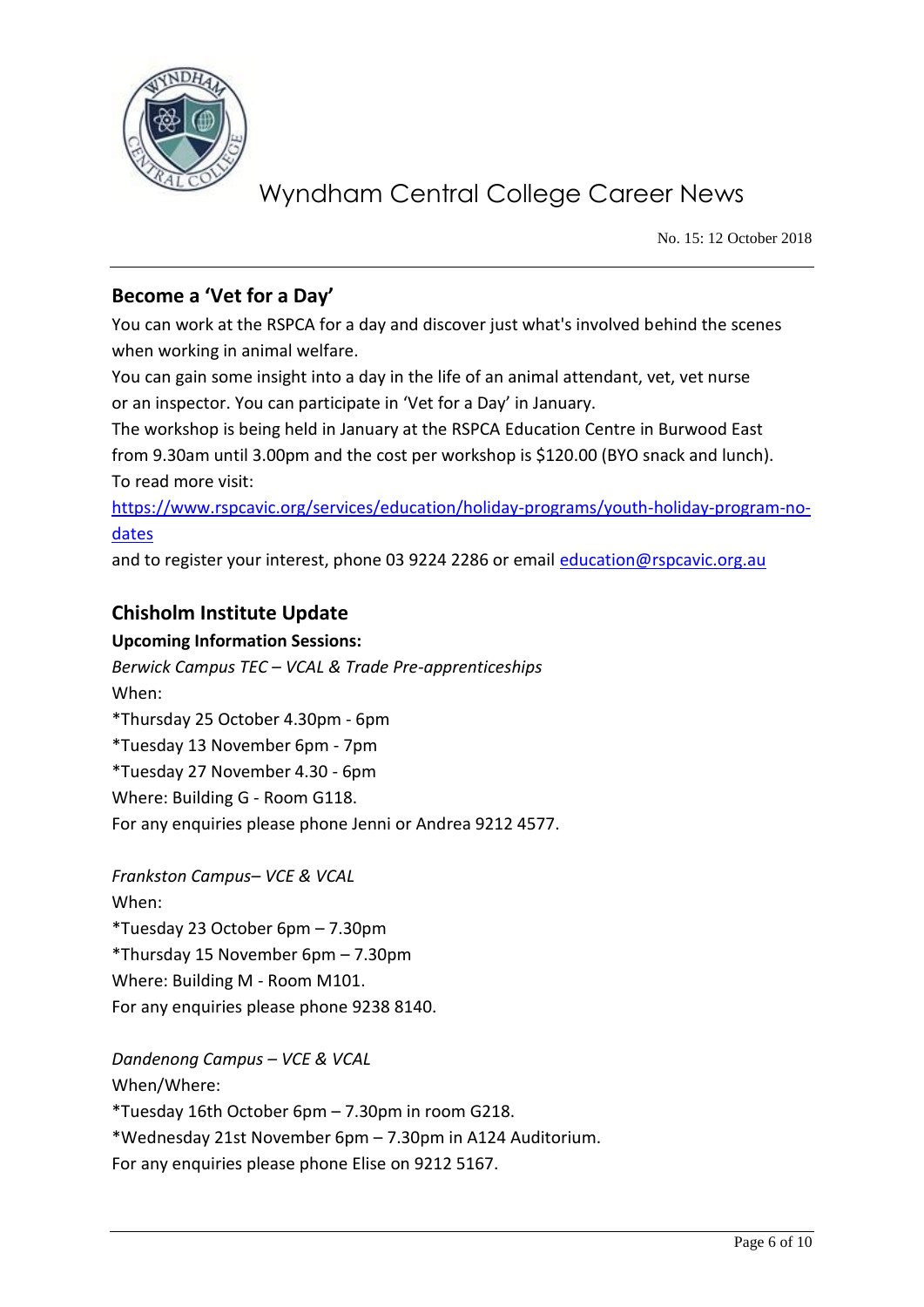

No. 15: 12 October 2018

*Cranbourne Campus – VCE & VCAL Chisholm Sports Academy Rising Stars Program* – (Football and Basketball options available) When: \*Tuesday 16 October 6pm – 7.30pm \*Thursday 22 November 6pm – 7pm Where: Building A - Room A118 For any enquiries please phone Stuart 5990 7227 or Jenni & Andrea on 9212 4577.

### **Career Focus - Disability Support Worker**

According to the Australian Government's Department of Jobs and Small Business, Aged and Disabled Carers will see an increase of 39.3% in job opportunities within the next 5 years. **'Disability Support Workers'** can also be known as an; Aged Carer, Developmental Care Worker, Disabled Carer, Home Support Worker, Intellectual Disability Services, Nursing Assistant (Disability Support) and Special Care Worker.

Disability support workers provide care, supervision and support for people with disabilities in the home, residential establishments, clinics and hospitals. They also work with other health professionals to maximise the individual's physical and mental wellbeing. They provide companionship and emotional support, and when possible, promote independence and community participation.

Disability support workers:

- Assist people with self-medication
- Implement care programs for those in residential establishments.
- Provide in-home support with health issues and daily living tasks such as washing, dressing, eating, transport and budgeting.
- Assist with the delivery of activities to enhance the physical, social, emotional and intellectual development of those in care.
- Ensure that those in their care are washed, dressed, fed and ready for educational and recreational activities.
- Assist those in their care during domestic activities such as eating meals and showering.
- Provide companionship and support during daily activities.
- Cook and serve meals, clean premises, wash, iron and perform other household tasks.
- Organise refuge accommodation.
- Work with a team of health professionals, family, friends and carers to implement a program of support.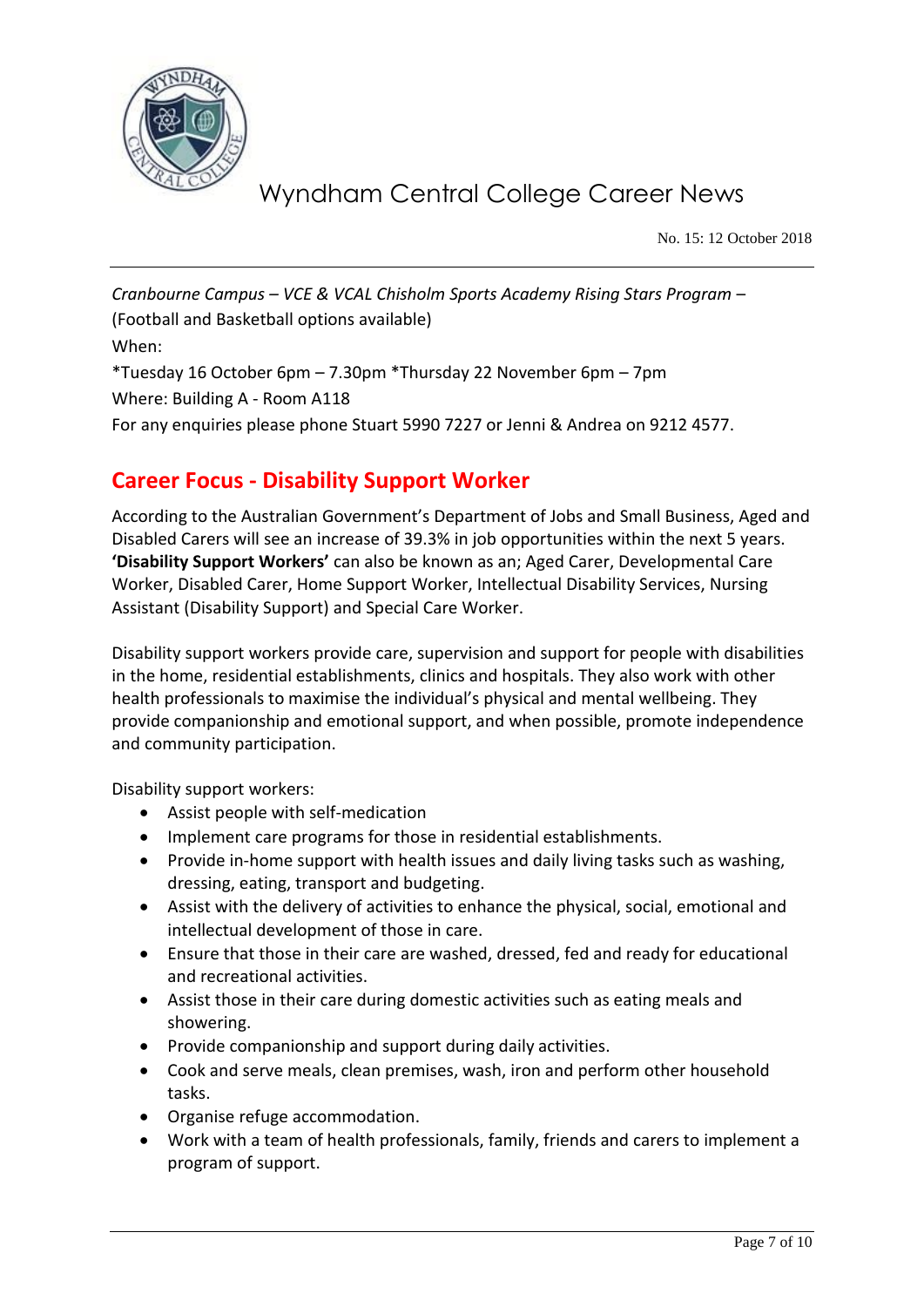

No. 15: 12 October 2018

 Can work evenings, weekends and public holidays and may also be required to live or stay on the premises.

To work in this field, it is important to be patient, flexible and understanding. You will need to be supportive, caring and have a commitment to the rights of people with disabilities to live dignified lives. It is also important to be able to accept responsibility, have good communication skills, be able to work as part of a team and capable of meeting the physical demands of the job.

To become a Disability Support Worker, you usually have to complete a Certificate IV in Disability which is the entry level qualification for working with people with disabilities. Further studies for disability work include the Diploma of Community Services work.

The Victorian Government have included a range of Certificates in Disability, Ageing Support, Individual Support or Community Services as part of their 2019 Free TAFE initiative. For further information on these courses available please visit: <https://www.vic.gov.au/freetafe/free-tafe.html>

| <b>Institution/Campus</b>                                 | Course                                                       | <b>ATAR</b> |
|-----------------------------------------------------------|--------------------------------------------------------------|-------------|
| <b>Bendigo TAFE</b>                                       | (Free TAFE Initiative 2019)                                  |             |
| Bendigo                                                   | Certificate IV in Disability                                 | NA.         |
| <b>Box Hill Institute</b>                                 | (Free TAFE Initiative 2019)                                  |             |
| Box Hill, Melbourne                                       | Certificate IV in Disability: 6 months' minimum<br>duration. | <b>NA</b>   |
| <b>Chisholm Institute of TAFE</b>                         | (Free TAFE Initiative 2019)                                  |             |
| Frankston, Bass Coast,<br>Mornington Peninsula            | Certificate IV in Disability: 1-year minimum<br>duration.    | <b>NA</b>   |
| <b>Federation University Australia</b>                    | (Free TAFE Initiative 2019)                                  |             |
| Mount Helen (Ballarat)                                    | Certificate IV in Disability: 1-year minimum<br>duration.    | <b>NA</b>   |
| <b>Federation Training</b>                                | (Free TAFE Initiative 2019)                                  |             |
| Warragul, External.                                       | Certificate IV in Disability: 11 months.                     | <b>NA</b>   |
| <b>GOTafe Goulbourn Ovens</b><br><b>Institute of TAFE</b> | (Free TAFE Initiative 2019)                                  |             |

Below is a list of Certificate IV in Disability courses currently available in Victoria.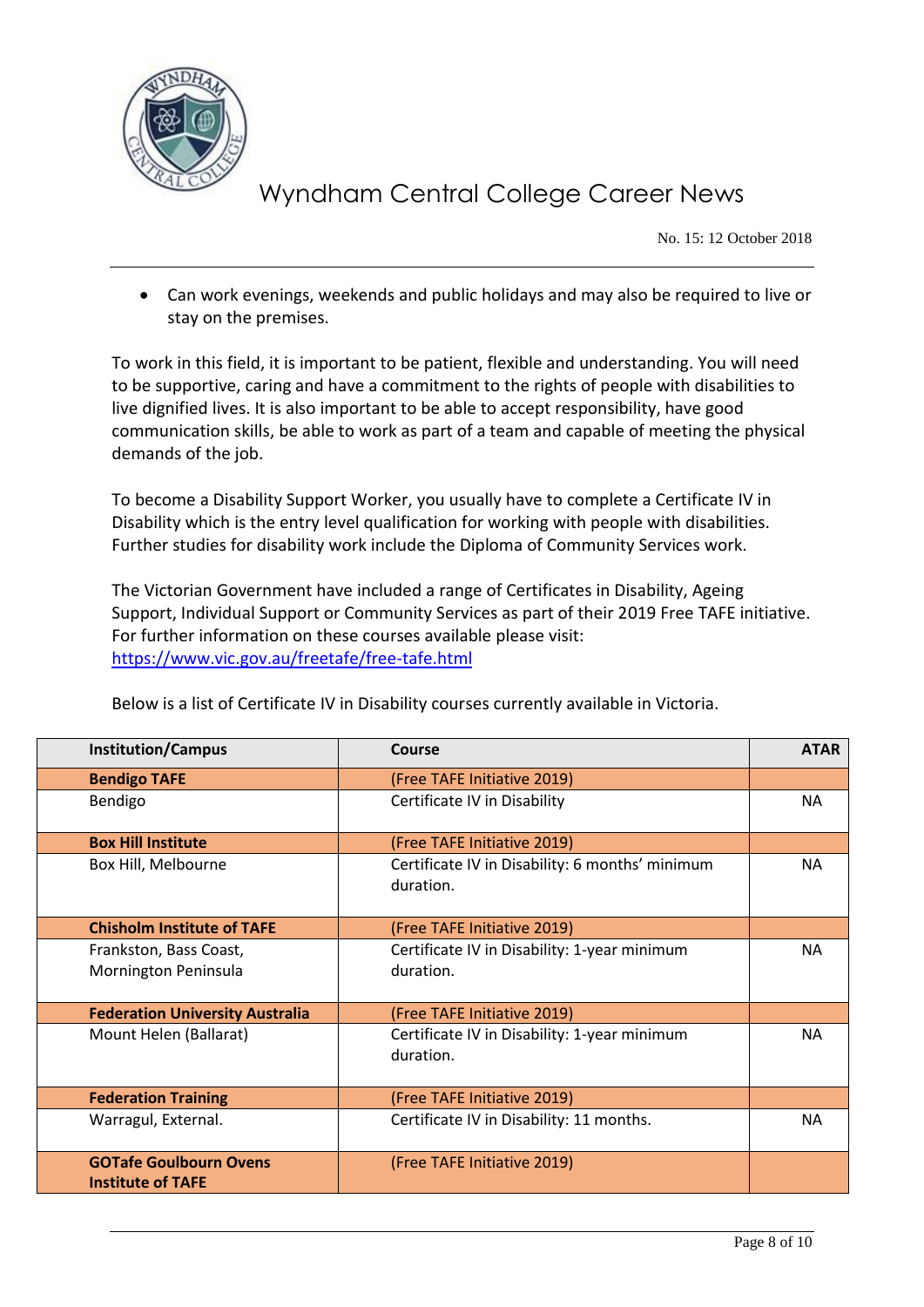

No. 15: 12 October 2018

| Wangaratta, Shepparton                         | Certificate IV in Disability: 6-12 months.                | <b>NA</b> |
|------------------------------------------------|-----------------------------------------------------------|-----------|
| <b>Holmesglen Institute of TAFE</b>            | (Free TAFE Initiative 2019)                               |           |
| Chadstone, External.                           | Certificate IV in Disability: 1-year minimum<br>duration. | NA.       |
| <b>Kangan Institute</b>                        | (Free TAFE Initiative 2019)                               |           |
| Essendon                                       | Certificate IV in Disability: 6 months full-time.         | <b>NA</b> |
| <b>Melbourne Polytechnic</b>                   | (Free TAFE Initiative 2019)                               |           |
| Preston                                        | Certificate IV in Disability: 6 months part-time.         | NA.       |
| South West Institute of TAFE,<br><b>SWTAFE</b> | (Free TAFE Initiative 2019)                               |           |
| Warrnambool, Portland,<br>Hamilton, Colac.     | Certificate IV in Disability: 12 months part-time         | NA.       |
| <b>Swinburne University of</b>                 | (Free TAFE Initiative 2019)                               |           |
| <b>Technology</b>                              |                                                           |           |
| Online, Hawthorn.                              | Certificate IV in Disability: 1-year minimum<br>duration. | <b>NA</b> |

Note:

\* An additional course in 'Introduction to the National Disability Insurance Scheme (NDIS)' [\(https://www.ndis.gov.au/about-us/what-ndis.html\)](https://www.ndis.gov.au/about-us/what-ndis.html) is also available at various institutions. This is a short course covering the scheme, is offered separately to Certificate IV in Disability and does not replace certificate-level qualifications.

\* Length of study period is based on minimum duration with a full time study load. Parttime options may also be available.

\* NA – Not applicable.

\* As subjects and course structures can vary between institutions, it is necessary to contact your chosen institution for further information.